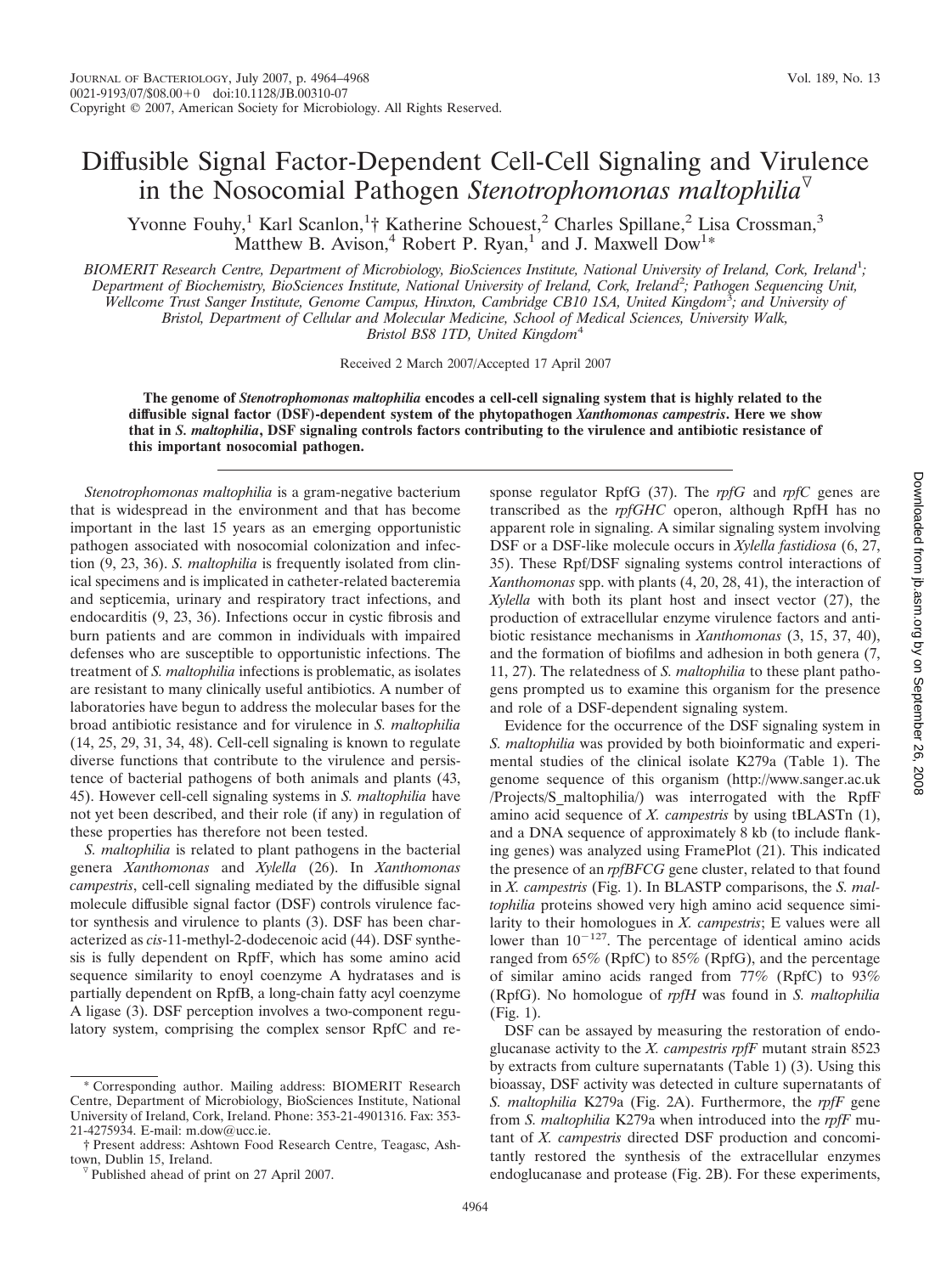TABLE 1. Bacterial strains and plasmids used in this study

| Strain or plasmid            | Source and relevant characteristics                          | Reference                   |
|------------------------------|--------------------------------------------------------------|-----------------------------|
| S. maltophilia               |                                                              |                             |
| $e-p3$                       | Biocontrol agent, rhizosphere of oil seed rape               | 26                          |
| $e-p10$                      | Rhizosphere of oil seed rape                                 | 26                          |
| $e-p14$                      | Rhizosphere of potato                                        | 26                          |
| e-p13                        | Environmental isolate, rhizosphere of potato                 | 26                          |
| $e-p19$                      | Environmental isolate, geocaulosphere of potato              | 26                          |
| $e-p20$                      | Environmental isolate, rhizosphere of potato                 | 26                          |
| e-a1                         | Aquatic isolate, brackish lagoon                             | 26                          |
| $e-a21$                      | Aquatic isolate, sewage treatment plant                      | 26                          |
| $e-a23$                      | Eye care solution                                            | 26                          |
| c6                           | Clinical isolate                                             | 26                          |
| c20                          | Clinical isolate                                             | 26                          |
| W81                          | Biocontrol agent                                             | 12                          |
| K279a                        | Clinical isolate                                             | $\overline{c}$              |
| K279a rpfF                   | rpfF mutant of K279a, created using pEX18Tc                  | This work                   |
| S. rhizophila e-p17          | Environmental isolate, rhizosphere of potato                 | 47                          |
| X. campestris                |                                                              |                             |
| 8004                         | Wild type; Rif <sup>r</sup>                                  | 42                          |
| 8523                         | $rpfF$ mutant; $DSF^-$                                       | 3                           |
| $\Delta r$ <i>pfF</i> mutant | $rp$ fF deletion mutant; DSF <sup>-</sup>                    | 15                          |
| 8557                         | rpfC mutant; DSF overproducer                                | 37                          |
| Pseudomonas aeruginosa       |                                                              |                             |
| <b>PA14</b>                  | Wild type                                                    | 32                          |
| PAO1                         | Wild type                                                    | 18                          |
| Escherichia coli             |                                                              |                             |
| JM109                        | endA recA1 gyrA96 thi-1 hsdR17 lacI <sup>q</sup> Z∆M15 relA1 | 33                          |
| OP <sub>50</sub>             | Maintenance of C. elegans                                    | 8                           |
| Plasmids                     |                                                              |                             |
| pCR-Blunt-TOPO               | Cloning vector for blunt-ended PCR products                  | Invitrogen,<br>Carlsbad, CA |
| pLAFR3                       | Broad-host-range cloning vector                              | 39                          |
| pEX18Tc                      | Broad-host-range allelic exchange vector; Tc <sup>r</sup>    | 17                          |



FIG. 1. Physical map of the part of the *rpf* gene cluster from *rpfB* to *rpfG* in *Xanthomonas campestris* and *Stenotrophomonas maltophilia* K279a. The organization of ORFs predicted by sequence analysis together with predicted directions of transcription are indicated by the broad arrows. The positions of the experimentally determined transcriptional start sites in *X. campestris* (37) together with the predicted transcripts are shown as single arrows. The sequence data for *S. maltophilia* were produced by the *S. maltophilia* K279a Sequencing Group at the Sanger Institute and can be obtained from http://www.sanger.ac .uk/Projects/S\_maltophilia/).

the *rpfF* gene with its promoter was amplified by PCR using the primers RPFFCOMF (5'-GGATCCGGGTCTTTTTATTGC CGGAAC-3) and RPFFCOMR (5-AAGGCTTTCAATGG TGATGGTGGTGGTCCGGGTCGCCATTGC-3) and the DNA fragment cloned into the TOPO vector (Table 1). The *rpfF* gene was excised as a BamHI-HindIII fragment and ligated into pLAFR3 (39) cut with the same enzymes. This resulting construct was introduced into *X. campestris* by triparental mating.

To assess the role of DSF signaling in *S. maltophilia* K279a, the *rpfF* gene was inactivated by directed insertion of a suicide vector. An internal fragment of the *rpfF* gene was amplified using the primers PEX18RPFF-F (5'-TGACATCGTCGACG ACTACCAGC-3') and PEX18RPFF-R (5'-GGCTTTCCTTG ATCACCTGT-3) and was cloned into the TOPO (Invitrogen) vector (Table 1). This fragment was excised with EcoRI and ligated into the suicide plasmid pEX18Tc. This construct was introduced into *S. maltophilia* K279a by triparental mating. The mating mixture was plated on NYGA medium containing tetracycline (125  $\mu$ g ml<sup>-1</sup>) to select for mutants. Candidate strains were analyzed by colony PCR using the primers Con-F (5-TTGCGTATTGGGCGCTCTTCC-3) and Con-R (5-AC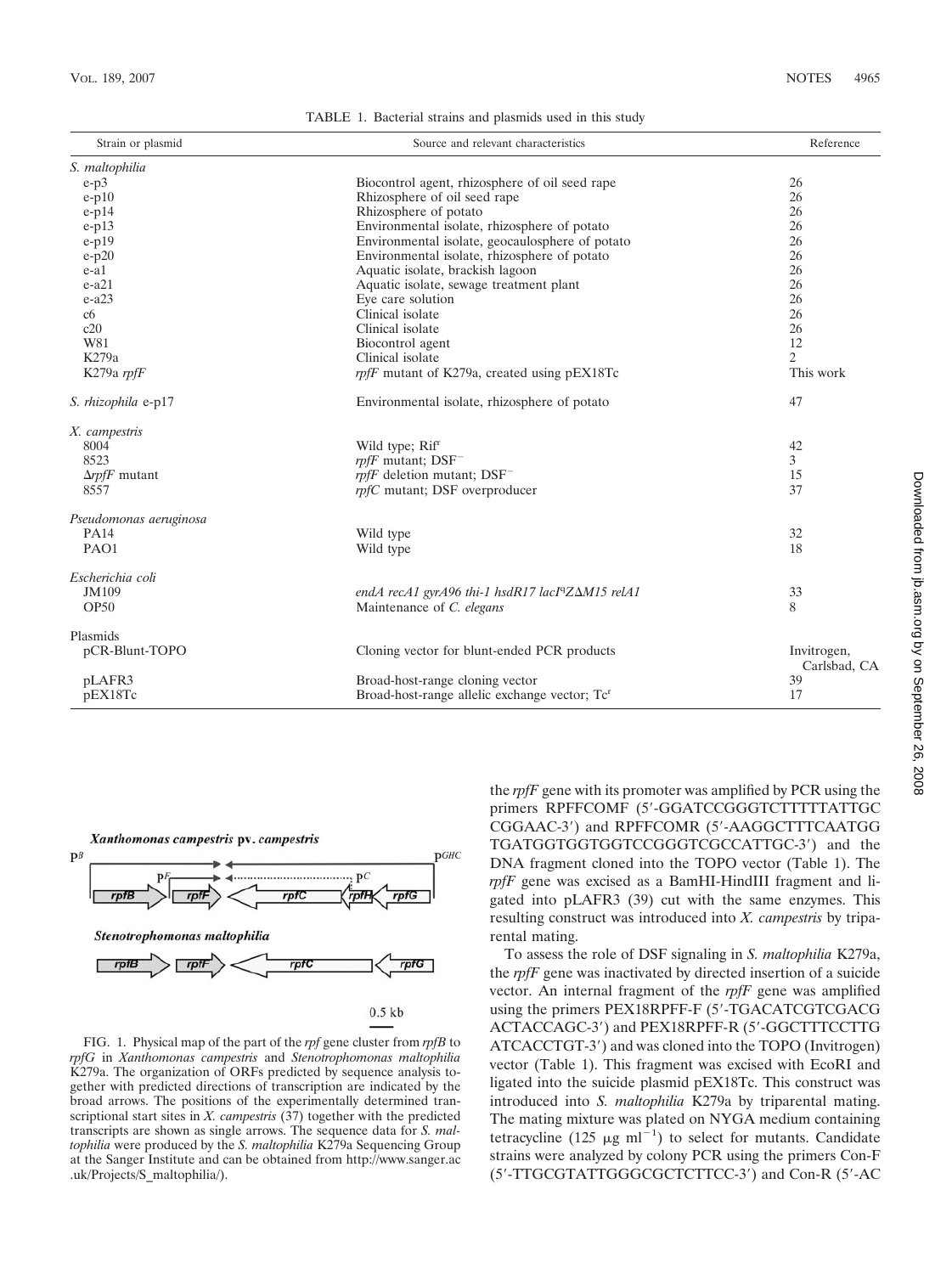

FIG. 2. (A) DSF activity in culture supernatants of strains of *S. maltophilia* K279a and *X. campestris*. Extracts were assayed using a *Xanthomonas* bioassay in which restoration of endoglucanase activity to an *rpfF* mutant is measured (3). Error bars indicate standard deviations. (B) Introduction of the *rpfF* gene from *S. maltophilia* K279a restores the synthesis of protease to the *rpfF* mutant of *X. campestris*. Enzyme activity was assessed by zones of clearing produced after growth of bacteria on skim milk agar plates. Left panel, protease production in wild-type *X. campestris* (*Xcc* 8004) and the *rpfF* mutant (*Xcc*  $\Delta rpfF$ ). Right panel, protease production by *X. campestris*  $\Delta rpfF$ carrying the *S*. *maltophilia rpfF* gene cloned in pLAFR3. The vector alone had a small effect.

GATGATCGGCCTGTCGCT-3') to confirm disruption of the *rpfF* gene by the suicide vector. As expected, disruption of *rpfF* in *S. maltophilia* K279a led to a loss of DSF synthesis as assayed using the *X. campestris rpfF* mutant reporter strain 8523(Fig. 2A).

The disruption of DSF signaling had pleiotropic effects in *S. maltophilia* K279a. The *rpfF* mutant had severely reduced motility (Fig. 3A), reduced levels of extracellular protease (Fig. 3B), and altered lipopolysaccharide (LPS) profiles (Fig. 3C) and formed aggregates when grown in L medium (Fig. 3d). Mutation of *rpfF* also led to reduced tolerance to a range of antibiotics and heavy metals (Table 2), as measured by growth of bacteria on agar plates supplemented with these agents at a range of concentrations. Effects on aggregative behavior were further tested by examination of microcolony formation in artificial sputum medium  $(ASM + medium)$ , which has been developed to mimic growth of bacteria (in particular *Pseudomonas aeruginosa*) in the cystic fibrosis lung (38). Under these growth conditions, the wild-type *S. maltophilia* formed microcolonies, although the *rpfF* mutant did not (Fig. 4).

The phenotypic effects of *rpfF* mutation in *S. maltophilia* could be reversed by addition of exogenous DSF. Addition of synthetic DSF from *X. campestris* (44) at  $1 \mu M$  or extracts from wild-type *S. maltophilia* to cultures of the *S. maltophilia rpfF* mutant of an equivalent volume restored microcolony formation in  $ASM$  + medium (Fig. 4). Addition of DSF to cultures of the *rpfF* mutant also allowed wild-type planktonic growth in L



FIG. 3. Loss of DSF signaling through mutation of *rpfF* has a pleiotropic effect in *S. maltophilia*. The *rpfF* mutant shows reduced swimming motility in 0.1% Eiken agar (A), reduced production of extracellular protease (B), altered LPS as revealed by different mobility on sodium dodecyl sulfate-polyacrylamide gel electrophoresis of LPS extracted with hot phenol from the wild type (lanes1 and 3) and the *rpfF* mutant (lanes 2 and 4) and detected by silver staining (the bands of high mobility are probably lipid A attached to core oligosaccharides, whereas those with lower mobility have an additional O-antigen attachment) (C), and aggregation when grown in L medium, where the wild type grows in a dispersed fashion (D).

medium (data not shown), restored swimming motility (Fig. 5A), and restored the production of extracellular protease to wild-type levels (Fig. 5B).

The above findings demonstrated the influence of DSF signaling on LPS structure, protease synthesis, and aggregative behavior, which are functions that are known or suspected to be involved in *S. maltophilia* virulence (10, 13, 19, 25, 46). This prompted us to test the effect of *rpfF* mutation on *S. malto-*

TABLE 2. Influence of *rpfF* mutation on antibiotic and heavy metal tolerance of *S. maltophilia* K279a

|                           | MIC $(\mu g/ml)$ for:   |                                   |  |
|---------------------------|-------------------------|-----------------------------------|--|
| Antimicrobial<br>compound | S. maltophilia<br>K279a | S. maltophilia<br>K279a $\eta$ fF |  |
| Kanamycin                 | 500                     | 8                                 |  |
| Ampicillin                | >1,500                  | 8                                 |  |
| Tetracycline              | 20                      | $125^a$                           |  |
| Erythromycin              | >700                    | 120                               |  |
| Gentamicin                | 350                     | 120                               |  |
| Spectinomycin             | >2,000                  | 8                                 |  |
| Streptomycin              | 600                     | 80                                |  |
| Nalidixic acid            | 40                      | 40                                |  |
| Rifampin                  | 10                      | 5                                 |  |
| Zinc chloride             | >400                    | 80                                |  |
| Copper chloride           | >300                    | 200                               |  |
| Nickel chloride           | 380                     | 220                               |  |
| Cobalt chloride           | 250                     | 150                               |  |
| Chromic chloride          | >900                    | 700                               |  |
| Cadmium chloride          | 80                      | 55                                |  |

*<sup>a</sup>* The suicide vector pEX18Tc used to create the mutant carries a tetracycline resistance determinant.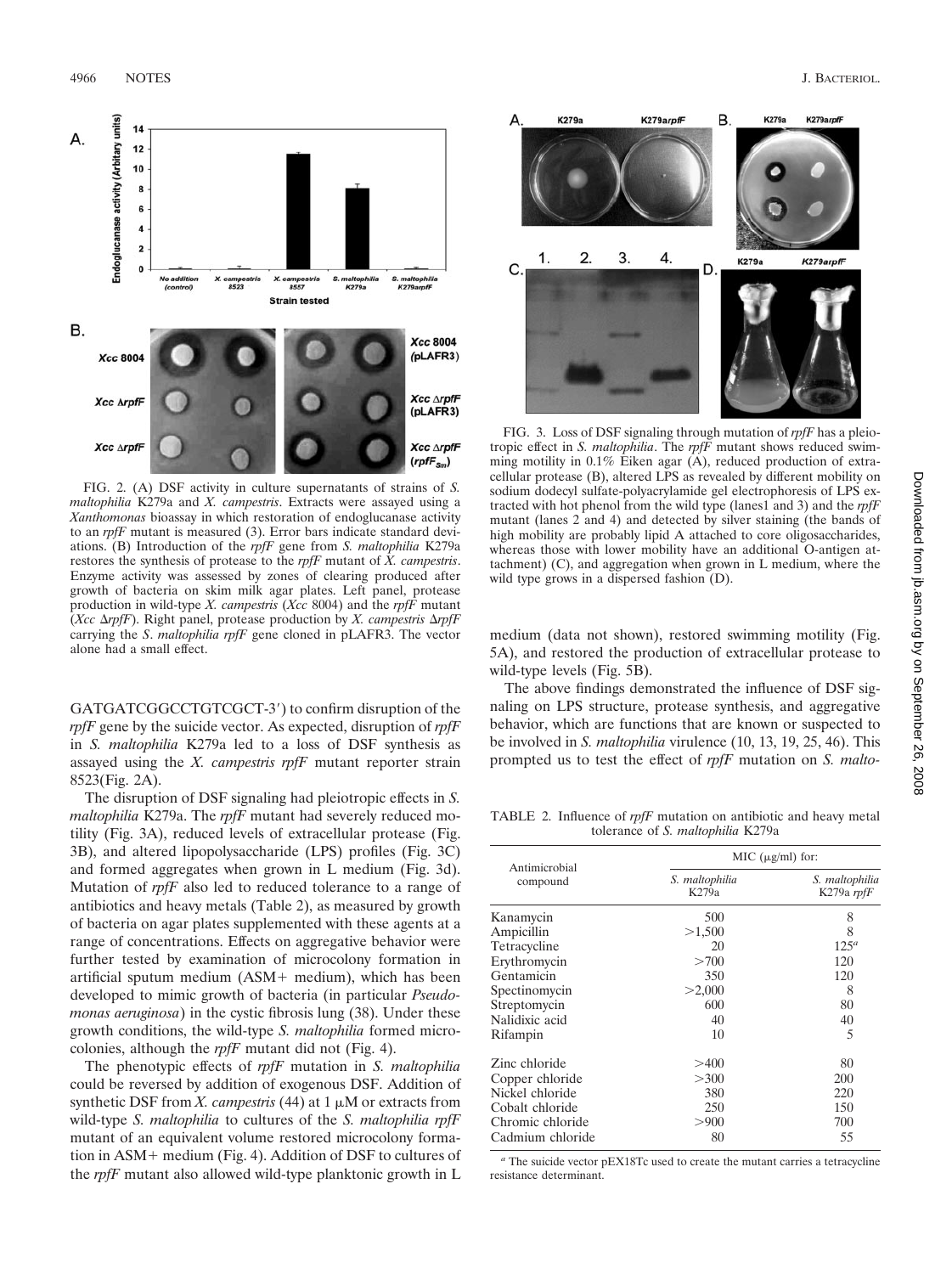

FIG. 4. DSF has a role in microcolony formation by *S. maltophilia* K279a. Bacteria were grown in ASM+ medium (30) in microtiter plates. (A) *S. maltophilia* K279a; (B) *S. maltophilia* K279a *rpfF*; (C) *S. maltophilia* K279a *rpfF* with added DSF; (D) *Pseudomonas aeruginosa* PAO1 (positive control).

*philia* virulence using a nematode model (8, 22, 24). Wild-type *S. maltophilia* K279a killed almost all of the N2 *Caenorhabditis elegans* in the assay within 24 h (Table 3). As judged by measurements after 12 h, the killing effect was similar to that caused by *P. aeruginosa* PA14. In contrast the *rpfF* mutant of *S. maltophilia* K279a did not kill any nematodes after 12 h and produced relatively limited killing after 24 h. These findings suggest that DSF signaling contributes to the virulence of *S. maltophilia*.

A number of other isolates of *S. maltophilia* and one of *Stenotrophomonas rhizophila* obtained from both clinical and environmental sources (Table 1) were surveyed for the presence of the *rpfF* gene by PCR and for the production of the DSF signal using the *Xanthomonas* bioassay. PCR analysis indicated the presence of the *rpfF* gene in all strains tested. DSF production was also detected in all strains of *S. maltophilia* with the exception of e-p20, although there was variation in the level, with some strains (c6 and e-p3) having little detectable activity (data not shown). Taken together, these find-



FIG. 5. (A) Addition of DSF to agar plates restores swimming motility to the *S. maltophilia rpfF* mutant. (B) Addition of DSF to cultures grown in NYG medium (42) restores protease production to the *S. maltophilia rpfF* mutant to wild-type levels. Addition of DSF to the wild type further increased protease production. Enzyme activity in culture supernatants grown to an optical density at 600 nm of 2.0 was assayed by development of a clear zone on skim milk agar plates.

TABLE 3. Virulence of bacterial strains on *Caenorhabditis elegans* N2*<sup>a</sup>*

| Strain                      | Mean $\%$ killing $\pm$ SD after: |            |  |
|-----------------------------|-----------------------------------|------------|--|
|                             | 12 <sub>h</sub>                   | 24 h       |  |
| S. <i>maltophilia</i> K279a | $45 \pm 5$                        | $96 \pm 6$ |  |
| S. maltophilia K279a rpfF   | $0 \pm 0$                         | $10 \pm 3$ |  |
| P. aeruginosa PA14          | $70 \pm 7$                        | $99 \pm 3$ |  |
| E. coli OP50                | $0 \pm 0$                         | $2 + 1$    |  |

*<sup>a</sup>* Each strain was assayed at least three times for killing of adult nematodes. *E. coli* OP50 is routinely used for nematode maintenance.

ings indicate that DSF signaling is conserved in *Stenotrophomonas* isolates.

The work in this study suggests that DSF signaling in *S. maltophilia* has a role in the regulation of a number of functions that contribute to antibiotic resistance and to the virulence of this organism in a nematode model. Our findings thus add to a body of work that indicates a role for cell-cell signaling in the virulence of diverse bacterial pathogens. Interference with such signaling processes affords a rational approach to aid the treatment of bacterial infections (5, 16). However, one limitation of such an approach is that strain-dependent differences in the role of cell-cell signaling can occur. In this context, a study of DSF signaling and its role in a wider number of *S. maltophilia* isolates is warranted.

The work in the BIOMERIT Research Centre is supported by a Principal Investigator Award from the Science Foundation of Ireland to J. M. Dow.

## **REFERENCES**

- 1. **Altschul, S. F., W. Gish, W. Miller, E. W. Myers, and D. J. Lipman.** 1990. Basic local alignment search tool. J. Mol. Biol. **215:**403–410.
- 2. **Avison, M. B., C. J. von Heldreich, C. S. Higgins, P. M. Bennett, and T. R. Walsh.** 2000. A TEM-2 beta-lactamase encoded on an active T*n1*-like transposon in the genome of a clinical isolate of *Stenotrophomonas maltophilia*. J. Antimicrob. Chemother. **46:**879–884.
- 3. **Barber, C. E., J. L. Tang, J. X. Feng, M. Q. Pan, T. J. Wilson, H. Slater, J. M. Dow, P. Williams, and M. J. Daniels.** 1997. A novel regulatory system required for pathogenicity of *Xanthomonas campestris* is mediated by a small diffusible signal molecule. Mol. Microbiol. **24:**555–566.
- 4. **Chatterjee, S., and R. V. Sonti.** 2002. *rpfF* mutants of *Xanthomonas oryzae pv. oryzae* are deficient for virulence and growth under low iron conditions. Mol. Plant-Microbe Interact. **15:**463–471.
- 5. **Chhabra, S. R., B. Philipp, L. Eberl, M. Givskov, P. Williams, and M. Camara.** 2005. Extracellular communication in bacteria. Top. Curr. Chem. **240:**279–315.
- 6. **Colnaghi Simionato, A. V., D. S. da Silva, M. R. Lambais, and E. Carrilho.** 2007. Characterization of a putative *Xylella fastidiosa* diffusible signal factor by HRGC-EI-MS. J. Mass Spectrom. **42:**490–496.
- 7. **Crossman, L., and J. M. Dow.** 2004. Biofilm formation and dispersal in *Xanthomonas campestris*. Microbes Infect. **6:**623–629.
- 8. **Darby, C., C. L. Cosma, J. H. Thomas, and C. Manoil.** 1999. Lethal paralysis of *Caenorhabditis elegans* by *Pseudomonas aeruginosa*. Proc. Natl. Acad. Sci. USA **96:**15202–15207.
- 9. **Denton, M., and K. G. Kerr.** 1998. Microbiological and clinical aspects of infection associated with *Stenotrophomonas maltophilia*. Clin. Microbiol. Rev. **11:**57–80.
- 10. **de Oliveira-Garcia, D., M. Dall'Agnol, M. Rosales A. C. G. S. Azzuz, N.** Alcántara, M. B. Martinez, and J. A. Girón. 2003. Fimbriae and adherence of *Stenotrophomonas maltophilia* to epithelial cells and to abiotic surfaces. Cell. Microbiol. **5:**625–636.
- 11. **Dow, J. M., L. Crossman, K. Findlay, Y. Q. He, J. X. Feng, and J. L. Tang.** 2003. Biofilm dispersal in *Xanthomonas campestris* is controlled by cell-cell signaling and is required for full virulence to plants. Proc. Natl. Acad. Sci. USA **100:**10995–11000.
- 12. Dunne, C., Y. Moënne-Loccoz, F. J. de Bruijn, and F. O'Gara. 2000. Overproduction of an inducible extracellular serine protease improves biological control of *Pythium ultimum* by *Stenotrophomonas maltophilia* strain W81. Microbiology **146:**2069–2078.
- 13. **Garcia, D. O., J. Timenetsky, M. B. Martinez, W. Francisco, S. I. Sinto, and**